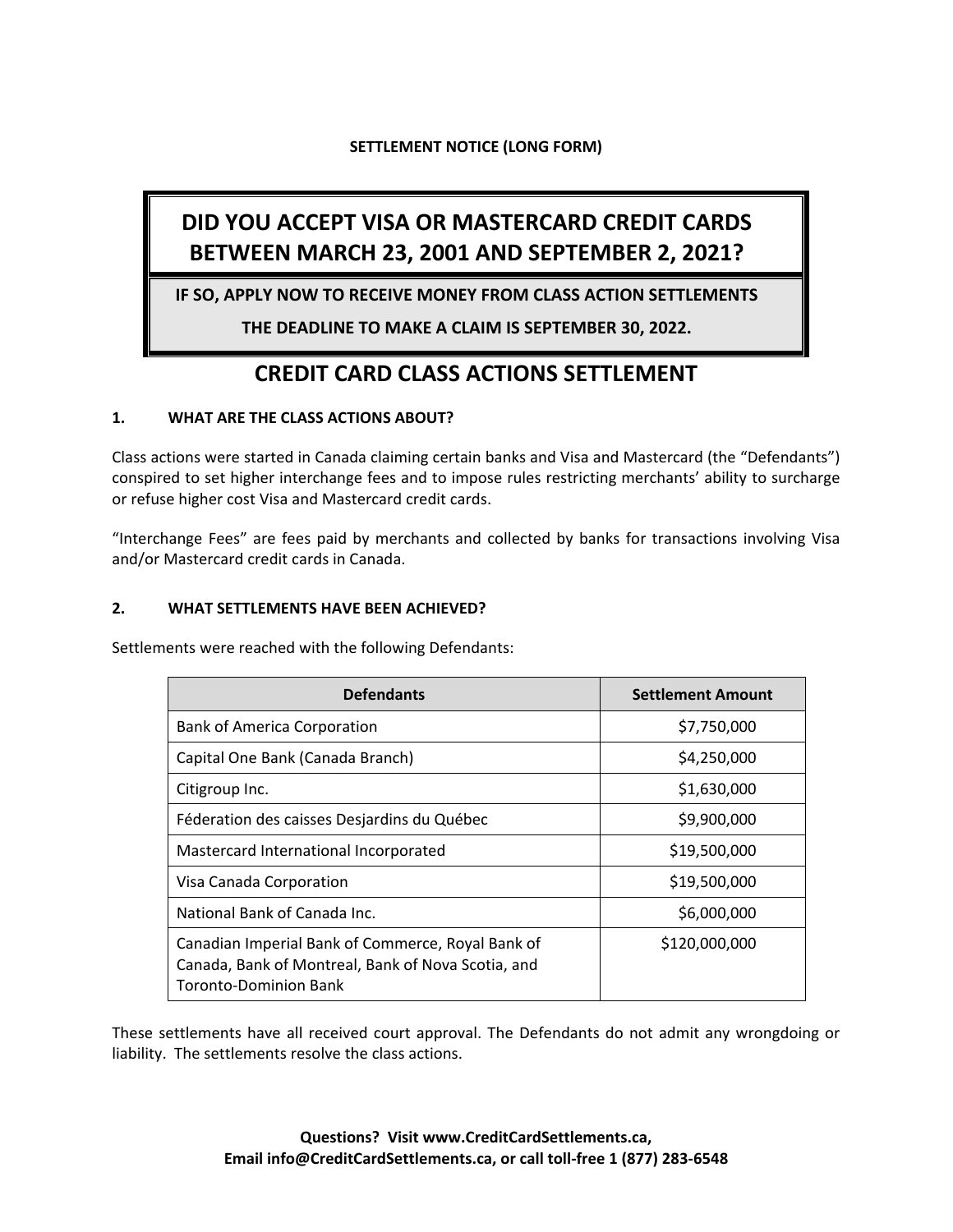#### **3. DISTRIBUTION OF SETTLEMENT FUNDS**

#### **A. How much money is available for distribution?**

The settlements total approximately CDN \$188 million. The settlement funds, plus any costs awards and interest, and less court-approved legal fees, disbursements, administration expenses, and applicable taxes (the "Net Settlement Amount"), are available for distribution to eligible claimants (set out below under "who can make a claim?"). The Net Settlement Amount is approximately CDN \$131 million.

The courts approved a distribution plan for distributing the Net Settlement Amount. A copy of the distribution plan is available at **www.CreditCardSettlements.ca**.

#### **B. Who can make a claim?**

"Settlement Class Members" are eligible to file a claim to receive a share of the Net Settlement Amount. Settlement Class Members are all persons in Canada who accepted payments by Visa or Mastercard credit cards between March 23, 2001, and September 2, 2021 (the "Class Period"), except the Defendants and certain parties related to the Defendants.

#### **C. How will the settlement funds be distributed?**

The Net Settlement Amount will be divided into three funds:

| <b>Merchant Fund</b>                                                                                                   | <b>Amount of Net Settlement</b><br><b>Amount Allocated</b> |
|------------------------------------------------------------------------------------------------------------------------|------------------------------------------------------------|
| <b>Small Merchant Fund</b>                                                                                             | 40%                                                        |
| Settlement Class Members who collect less than<br>\$5 million in average yearly revenue over the<br>Class Period       |                                                            |
| <b>Medium Merchant Fund</b>                                                                                            | 10%                                                        |
| Settlement Class Members who collect \$5 million<br>to \$20 million in average yearly revenue over the<br>Class Period |                                                            |
| <b>Large Merchant Fund</b>                                                                                             | 50%                                                        |
| Settlement Class Members who collect more<br>than \$20 million in average yearly revenue over<br>the Class Period      |                                                            |

Settlement Class Members will be paid from the fund that corresponds to their average yearly revenue.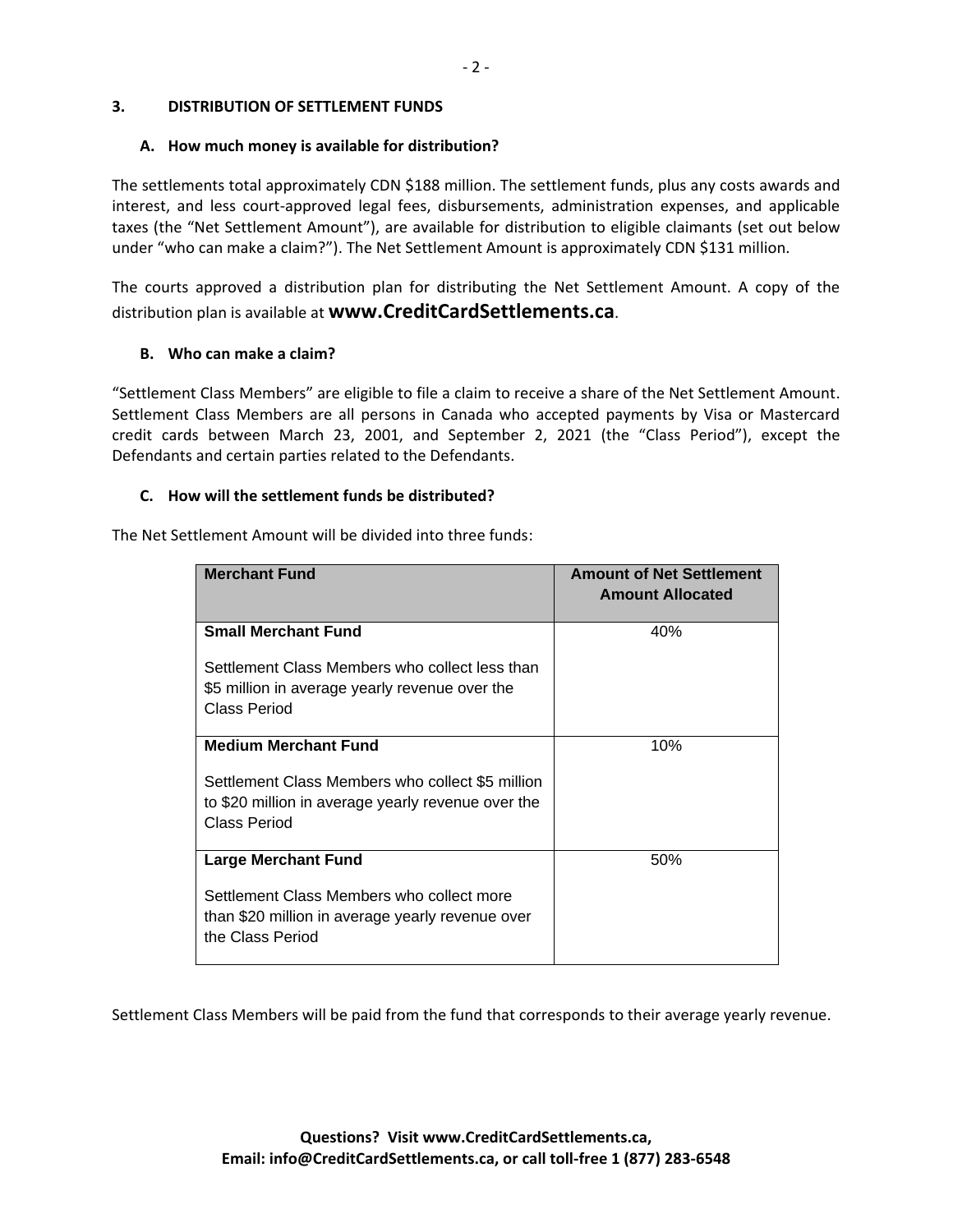## **D. How much money will Settlement Class Members get?**

Settlement Class Members, who are Small Merchants, may file "undocumented claims" (claims that do not require any supporting documents). Small Merchants are eligible to receive \$30 for each year they accepted Visa or Mastercard credit cards during the Class Period.

Settlement Class Members, who are Medium Merchants, may file "simplified claims" (claims that require proof of at least one agreement entered into with an acquirer or payment processor). Medium Merchants are eligible to receive \$250 for each year they accepted Visa or Mastercard credit cards during the Class Period.

Settlement Class Members, who are Large Merchants, have two options for filing a claim:

- Large Merchants may file simplified claims (claims that require proof of at least one agreement entered into with an acquirer or payment processor). Large Merchants who make simplified claims are eligible to receive \$250 for each year they accepted Visa or Mastercard credit cards during the Class Period.
- To be eligible to receive more than \$250 per year, Large Merchants may file documented claims (claims that require documents showing credit card sales volume or payment of interchange fees).

For the purpose of documented claims, the Interchange Fees that a Large Merchant paid will be calculated based on the actual Interchange Fees paid, or by applying an average interchange rate of 1.5% to credit card sales volume. Large Merchants will be able to rely on:

- merchant statements, historical accounting records, or other records that show the Interchange Fees they paid or their credit card sales volume; or
- a declaration attesting to the Interchange Fees they paid or their credit card sales volume, together with substantiating documentation that is acceptable to the Claims Administrator (see the Distribution Plan for more detailed requirements).

Where a Large Merchant does not have all records for the period between March 23, 2001 and September 2, 2021, it can extrapolate based on existing records. The Large Merchant must provide the basis of the extrapolation and proof that it was fully operational during the period in which the records are being extrapolated.

The funds remaining in the Large Merchant Fund after paying simplified claims will be distributed to eligible Large Merchants *pro rata* (proportionately) based on the Interchange Fees they paid over the Class Period, as compared to the Interchange Fees paid by all qualifying Large Merchants. Because settlement benefits are being distributed *pro rata*, the amount payable to individual Large Merchants will not be known until after the claims process is complete.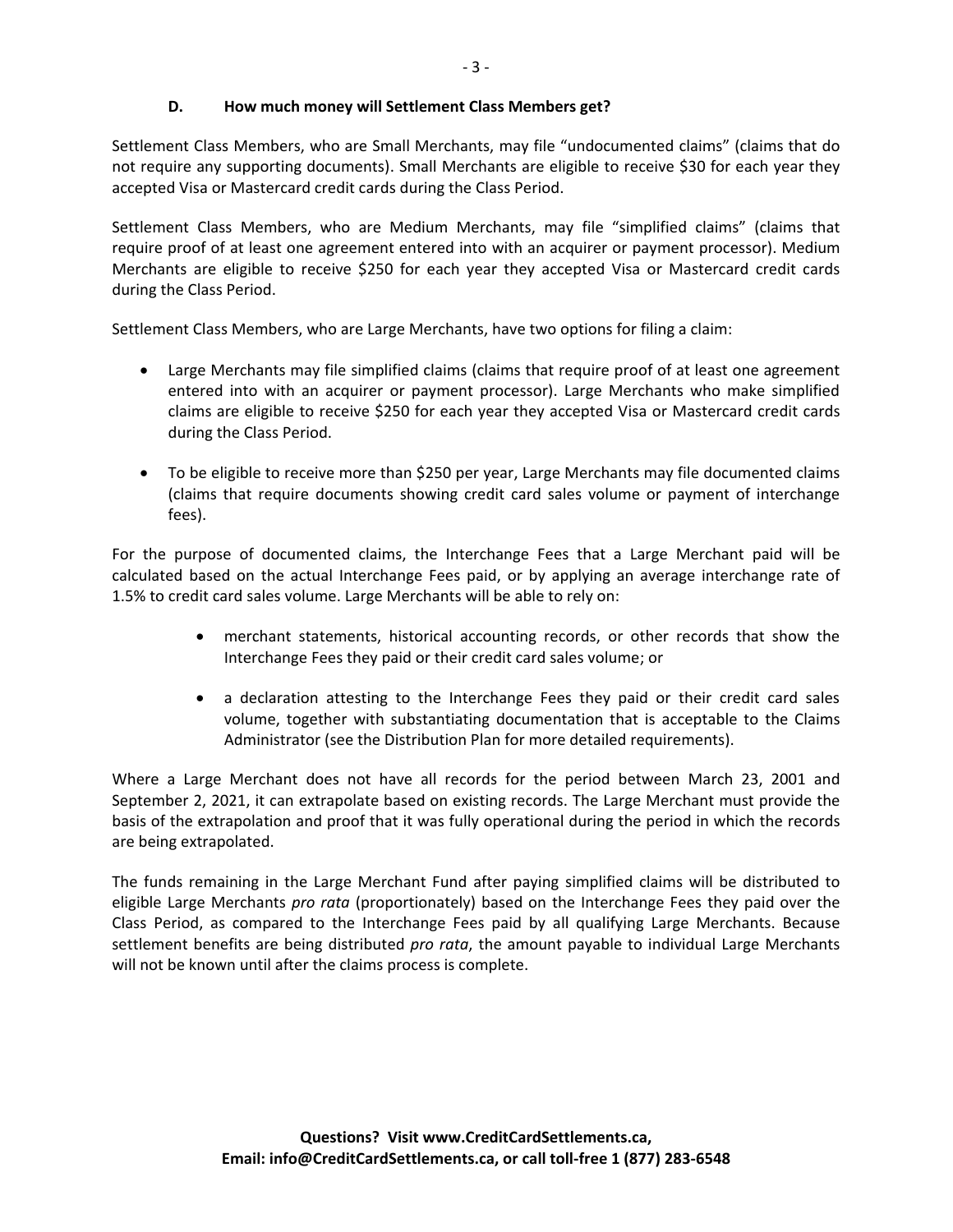#### *Sample Calculation*

\$1,000,000 (Credit Card Sales Volume) x 1.5% (Average Interchange Rate) = \$15,000 (qualifying Interchange Fees paid).

Assuming the value of all qualifying Large Merchants' Interchange Fees paid is \$500 million, this Large Merchant would be entitled to 0.003% (\$15,000/\$500,000,000) of the portion of the Net Settlement Amount in the Large Merchant Fund remaining after simplified claims are paid out.

#### **4. APPLYING TO RECEIVE A PAYMENT**

Settlement Class Members who want to receive compensation must file a claim **no later than September 30, 2022**. Claims that are not made before the deadline may not be eligible for compensation. You can make a claim online at **www.CreditCardSettlements.ca**. If you do not have internet access, but wish to apply to receive a payment, please contact the Claims Administrator at 1-877-283-6548.

#### **5. SURCHARGING**

In addition to money, the class actions also secured the ability for Settlement Class Members to apply a surcharge when accepting credit cards. The rules affecting surcharging are set to change in October 2022. Settlement Class Members cannot impose surcharges before October 2022. For details of how and when Settlement Class Members can implement surcharges, check for updates on **www.CreditCardSettlements.ca**.

#### **6. CLAIMS ADMINISTRATOR**

The courts have appointed Epiq Class Action & Claims Solutions, Inc. (an independent third party) to receive and review claims, determine eligibility for payments, and issue payments to eligible Settlement Class members.

Questions regarding the claims process should be directed to Epiq Class Action Services Canada, Inc. at info@CreditCardSettlements.ca or call 1 (877) 283-6548.

#### **7. CLASS COUNSEL AND LEGAL FEES**

Settlement Class Members are represented by Camp Fiorante Matthews Mogerman LLP, Branch MacMaster LLP and Consumer Law Group Inc.

#### **Camp Fiorante Matthews Mogerman LLP** can be reached at:

Telephone: 604-689-7555 Email: swong@cfmlawyers.ca Mail: #400 - 856 Homer Street, Vancouver, BC V6B 2W5 Attention: Sharon Wong